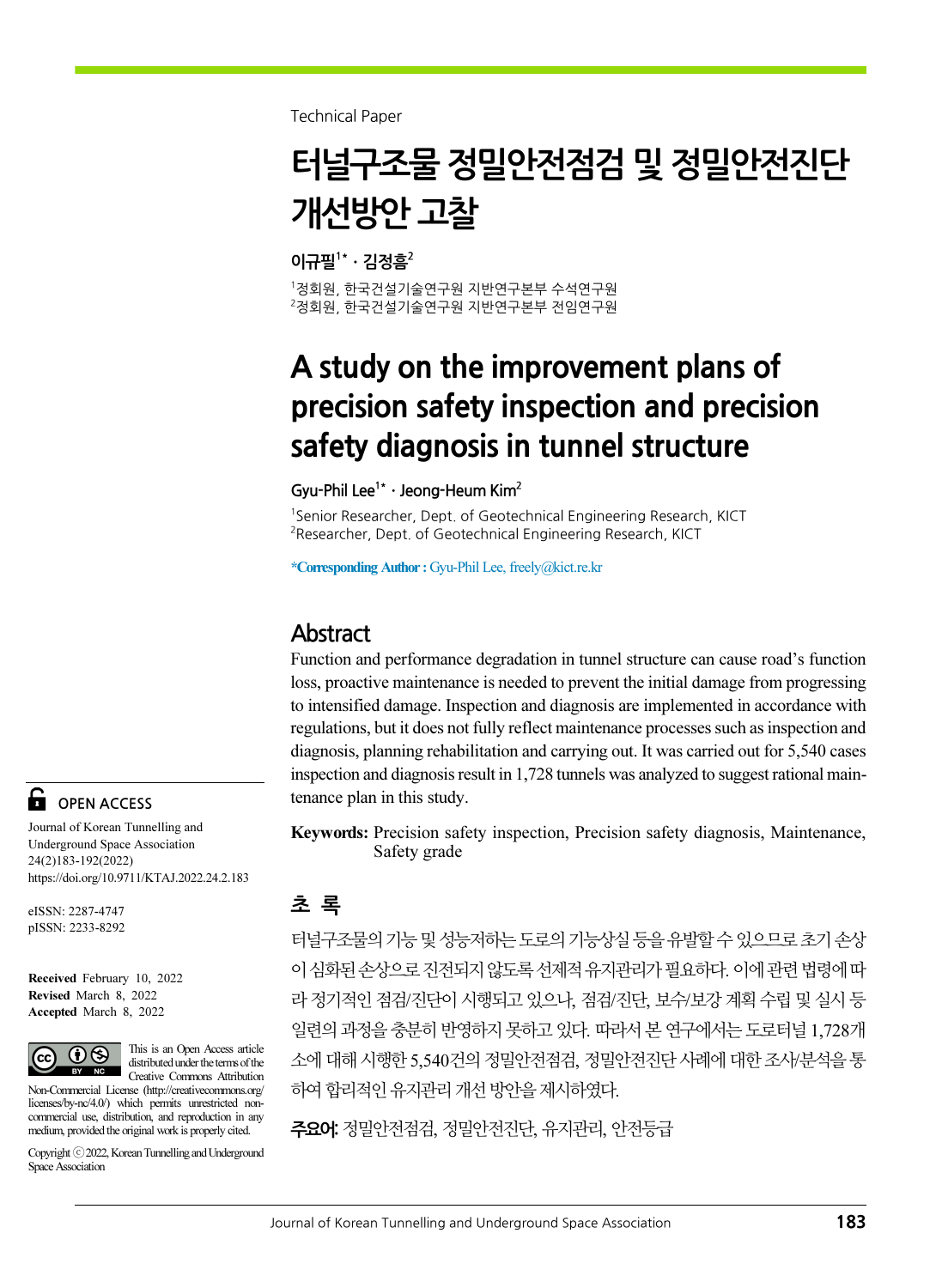## 1. 서 론

구조물은 주변 환경에 따라 정도의 차이는 있으나 공용기간이 경과함에 따라 성능이 저하하게 된다. 그러나 터 널구조물은 다른 구조물과는 달리 지중에 건설되므로 육안으로 터널 콘크리트 라이닝 배면상태를 확인하는 것이 불가능하고, 라이닝 벽면 쪽으로만 접근이 가능하여 성능저하 정도를 확인하고 유지 관리를 시행하는데 어려움 이 있다(Kim et al., 2009; Kim and Baek, 2001).

따라서 터널에 대한 점검 및 유지관리는 라이닝 표면에 대한 상태 평가 위주로 진행되고 있으며(Moon et al., 2017), 「시설물의 안전 및 유지관리에 관한 특별법」에 따라 정기점검, 정밀안전점검 및 정밀안전진단을 정기적 으로 수행하고 있다. 이러한 점검/진단 시에는 외관조사, 비파괴 현장시험, 재료시험 등을 실시하여 각각의 부재 별 상태평가를 실시하고 그 결과로부터 결함의 범위 및 정도 등을 종합적으로 분석하여 터널을 5단계의 등급으로 대상을 평가한다(Oh et al., 2001).

안전점검 등을 실시한 책임기술자는 당해 시설물에 대하여 종합적으로 평가한 결과로부터 안전등급을 지정하 며, 이렇게 지정된 안전등급별로 정기점검, 정밀안전점검 및 정밀안전진단 시행주기가 결정된다.

「시설물의 안전 및 유지관리 실시 세부지침」에서는 정기안전점검은 정밀안전점검, 정밀안전진단의 실시기간 과 중복되는 경우에는 생략할 수 있으며, 정밀안전진단 실시 완료일부터 6개월 전 이내에 그 실시주기의 마지막 날이 속하는 정밀안전점검은 생략할 수 있는 것으로 규정하고 있으나(MOLIT, 2020), 지정된 안전등급에 따라 결정된 정밀안전점검 및 정밀안전진단 시행주기 특성상 동일 터널구조물에 대한 정밀안전점검 및 정밀안전진단 이 2~3년간 연속으로 시행되는 사례가 발생하고 있다.

터널구조물의 기능 및 성능저하는 도로이용자의 피해 발생은 물론 도로의 기능 상실을 유발할 수 있으므로 초 기 손상이 심화된 손상으로 진전되지 않도록 선제적 유지관리가 필요하며, 터널구조물의 합리적인 유지관리를 위해서는 정밀안전점검 및 정밀안전진단 결과를 반영한 적절한 보수/보강이 요구된다.

그러나 정밀안전점검 및 정밀안전진단 결과를 반영한 보수/보강을 위해서는 보수/보강 계획 수립, 예산마련 및 보수/보강 실시 등 일련의 과정이 요구되며, 2~3년 동안 매년 정밀안전점검 및 정밀안전진단 반복 시행은 상기와 같은 일련의 과정을 충분히 반영하기 어려울 수 있다.

따라서 본 연구에서는 정밀안전점검 및 정밀안전진단 결과를 반영한 합리적인 터널구조물의 유지관리 방안에 대하여 고찰하였다. 이를 위하여 고속국도 및 일반국도 터널 1,728개소에 대해 2010년부터 2021년까지 수행한 정밀안전점검, 정밀안전진단 5,540건 중 2~3년간 연속 시행된 정밀안전점검 및 정밀안전진단 사례 및 안전등급 변화를 조사/분석하였다.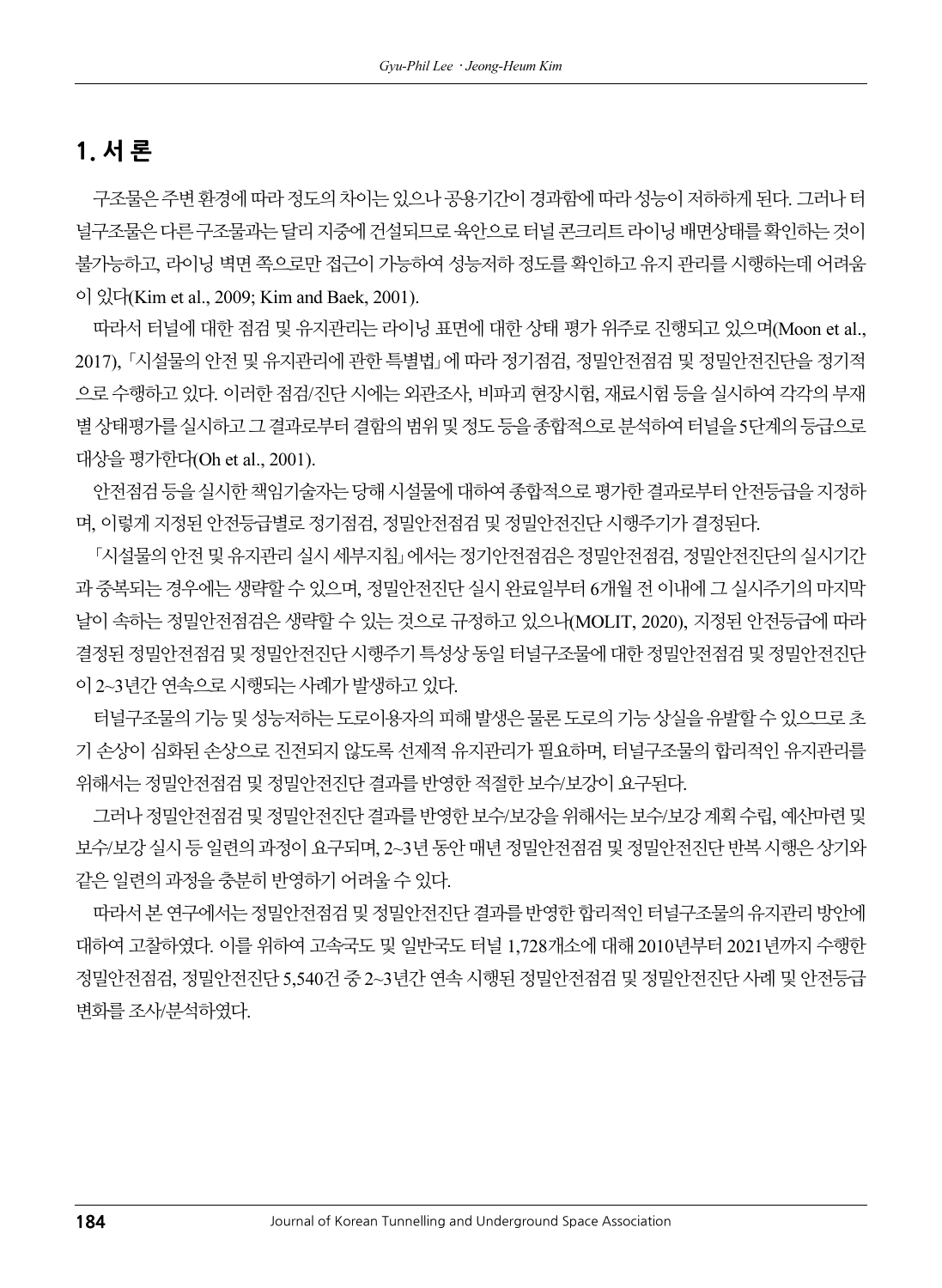## 2. 안전점검 및 정밀안전진단 개요

#### 2.1 시설물 구분

「시설물의 안전 및 유지관리 실시 세부지침」에서는 도로터널은 연장, 차로 수 등을 기준으로 다음과 같이 1 종~3종 시설물로 구분하고 있다.

(1) 제1종 시설물

• 여장 1천m 이상의 도로터널

• 3차로 이상의 도로터널

(2) 제2종 시설물

•제1종 시설물에 해당하지 않는 터널로서 고속국도, 일반국도 및 특별시도 및 광역시도의 터널

•제1종 시설물에 해당하지 않는 터널로서 연장 300 m 이상의 지방도, 시도, 군도, 구도의 터널

(3) 제3종 시설물

준공 후 10년이 경과된 터널로

- •연장 300 m 미만의 지방도, 시도, 군도 및 구도의 터널
- •준공 후 10년이 경과된 터널로 농어촌도로의 터널

#### 2.2 실시 시기

터널구조물의 관리주체는 정기적으로 정기안전점검, 정밀안전점검 및 정밀안전진단을 실시하여야 하며 시행 주기는 다음과 같다.

정기안전점검은 시설물이 제1종 또는 제2종 시설물이 되거나 제3종 시설물로 지정 ‧ 고시된 날의 다음 반기에 1 회 이상 실시하여야 하며 정밀안전점검, 긴급안전점검 및 정밀안전진단의 실시기간과 중복되는 경우에는 생략할 수 있다.

정밀안전점검은 제1종 및 제2종 시설물의 안전등급에 따라 다음 Table 1의 실시주기에 의해서 정기적으로 정 밀안전점검을 실시 완료하여야 한다.

| Safety grade | Periodic safety inspection   | Precision safety inspection | Precision safety diagnosis |
|--------------|------------------------------|-----------------------------|----------------------------|
| A            | More than 1 time a half year | More than 1 time a 3 years  | More than 1 time a 6 years |
| $B \cdot C$  |                              | More than 1 time a 2 years  | More than 1 time a 5 years |
| $D \cdot E$  | More than 3 times a year     | More than 1 time a 1 year   | More than 1 time a 4 years |

Table 1. Cycle of inspection & diagnosis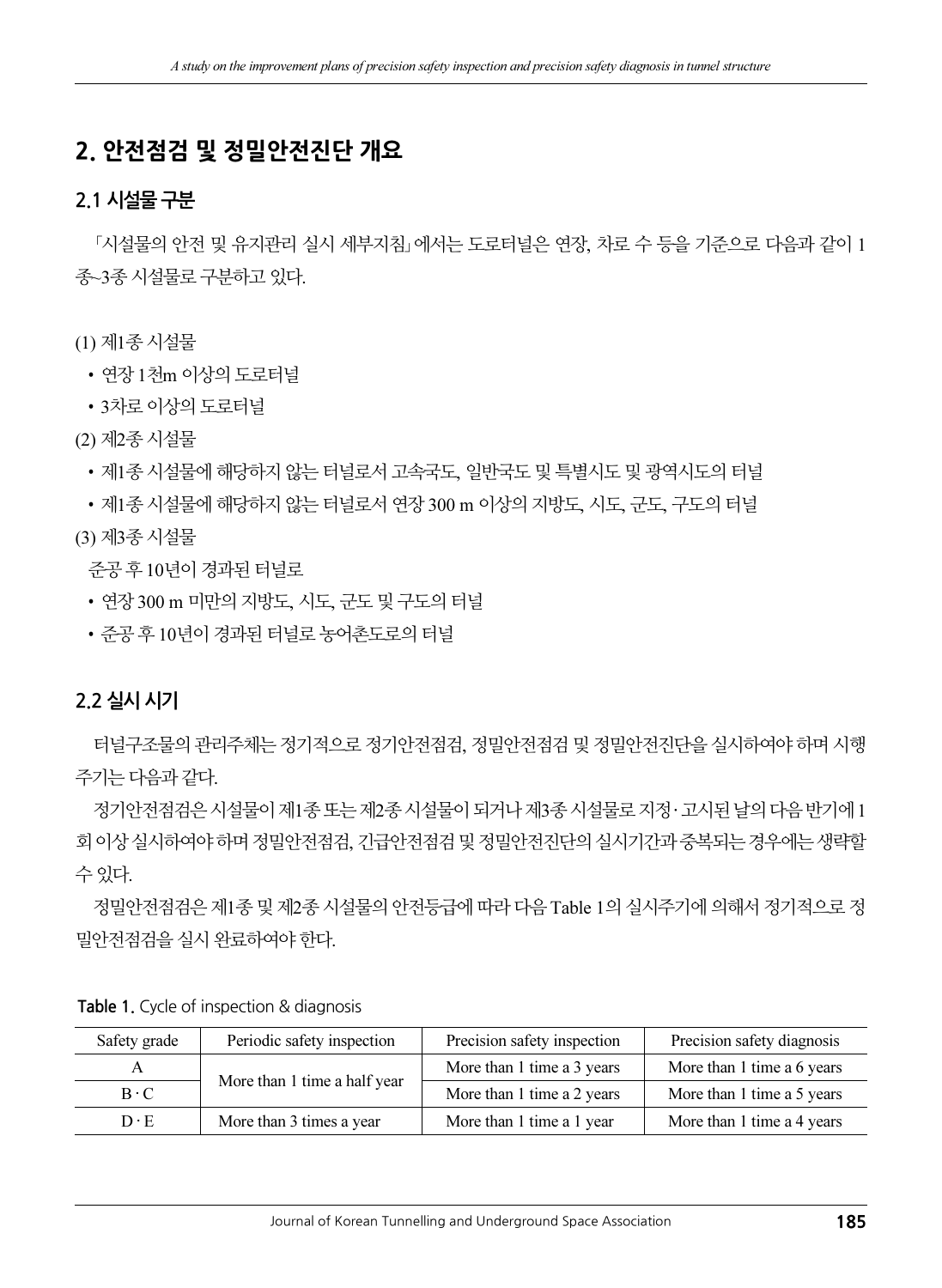정밀안전진단은 제1종 시설물 준공일 또는 사용승인일 후 기준으로 산정하여 10년이 지난 때부터 1년 이내에 실시 완료하여야 하며, 차회의 정밀안전진단은 전회의 정밀안전진단 완료일을 기준으로 해당 시설물의 안전등급 에 따라 Table 1의 실시주기에 의해서 정기적으로 정밀안전진단을 실시 완료하여야 한다.

## 3. 도로터널 정밀안전점검 정밀안전진단 현황 및 안전등급

본 연구에서는 정밀안전점검 및 정밀안전진단 결과를 반영한 합리적인 터널구조물의 유지관리를 위하여 2010 년부터 2021년까지 고속국도 터널 1,020개소 및 일반국도 터널 708개소 총 1,728개소를 대상으로 시행된 정밀안 전점검, 정밀안전진단 5,540건에 대해 조사하였으며, 이 가운데 제1종 시설물을 대상으로 2~3년간 반복적으로 시행된 정밀안전점검 및 정밀안전진단 사례 및 안전등급 변화를 분석하였다.

#### 3.1 정밀안전점검 및 정밀안전진단 현황

고속국도 및 일반국도 터널 1,728개소를 대상으로 2010년부터 2021년까지 시행된 5,540건의 정밀안전점검 및 정밀안전진단 시행현황 조사결과 터널 109개소에 대하여 2~3년 연속 정밀안전점검 및 정밀안전진단이 시행 된 것으로 조사되었다.

터널 1,728개소의 안전등급은 Fig. 1에서 보이는 바와 같이 A등급 645개소, B등급 1,081개소, C등급 2개소인 것으로 확인되었다.



Fig. 1. Current state of tunnels safety grade

2년 연속 정밀안전점검 및 정밀안전진단이 시행된 109개소 터널 가운데 7개소 터널은 2회, 1개소 터널에 대해 서는 3회 2년 연속 정밀안전점검 및 정밀안전진단을 실시한 것으로 분석되었다. 또한 터널 2개소에 대해서는 정 밀안전점검, 정밀안전진단, 정밀안전점검 순으로 3년 연속 시행되었다.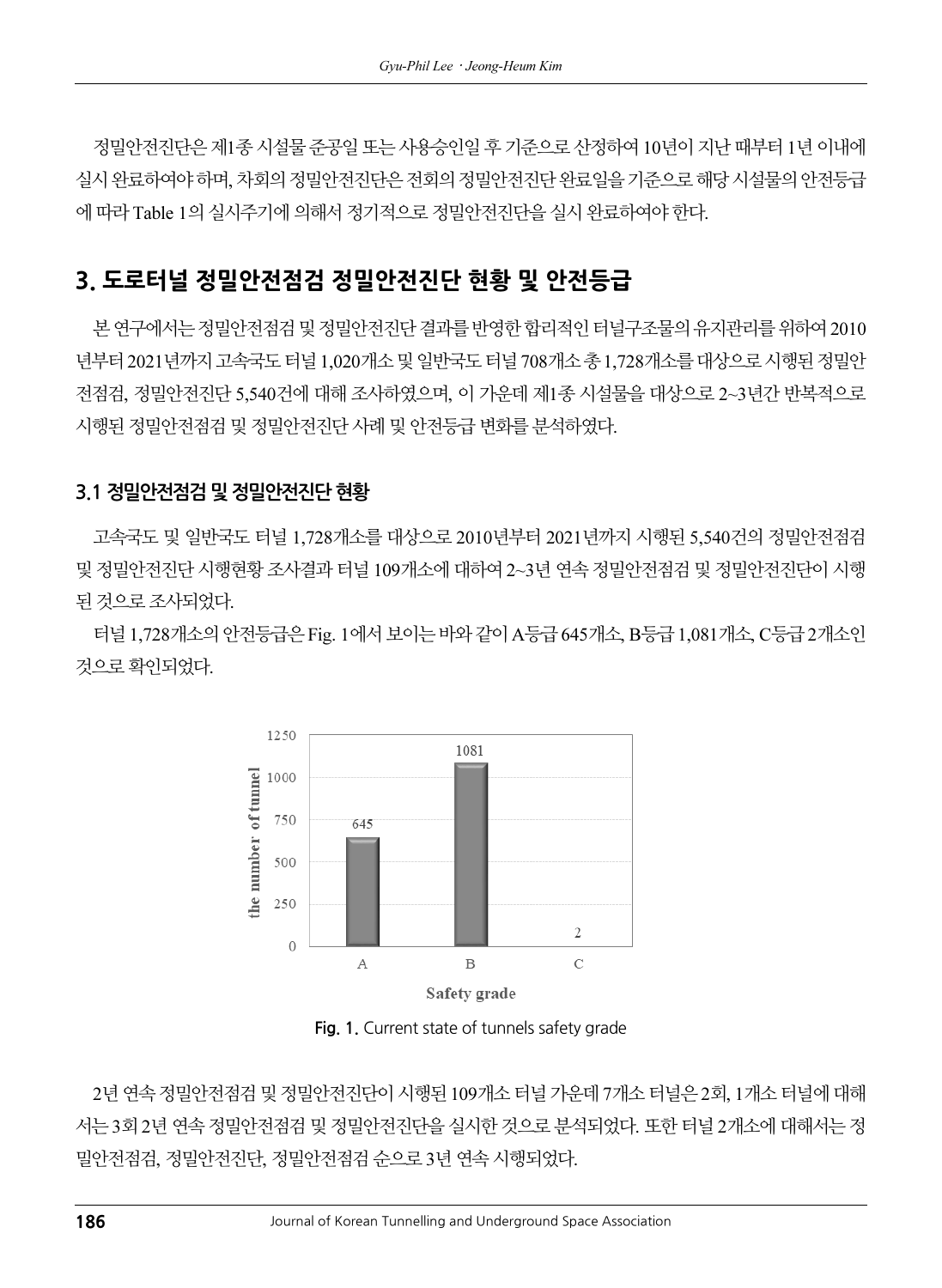#### 3.2 정밀안전점검 및 정밀안전진단 결과 분석

터널 109개소에 대하여 2~3년간 반복적으로 시행된 242건의 정밀안전점검 및 정밀안전진단 결과 각 터널별로 지정된 안전등급 변화는 다음 Fig. 2와 같이 188건(77.7%)은 안전등급의 변화가 없었으며, 안전등급이 상향된 경 우가 38건(15.7%) 안전등급이 하향된 경우가 16건(6.6%)으로 나타났다.



Fig. 2. The variation of safety grade

188건의 안전등급의 변화가 없는 터널구조물의 안전등급 현황은 A등급 유지 12건, B등급 유지 174건, C등급 유지 2건이며, 안전등급이 상향된 38건 모두 B등급에서 A등급으로 지정되었으며, 안전등급이 하향된 16건 모두 A등급에서 B등급으로 지정된 것으로 분석되었다(Fig. 3 참조).



Fig. 3. Detail of the variation in safety grade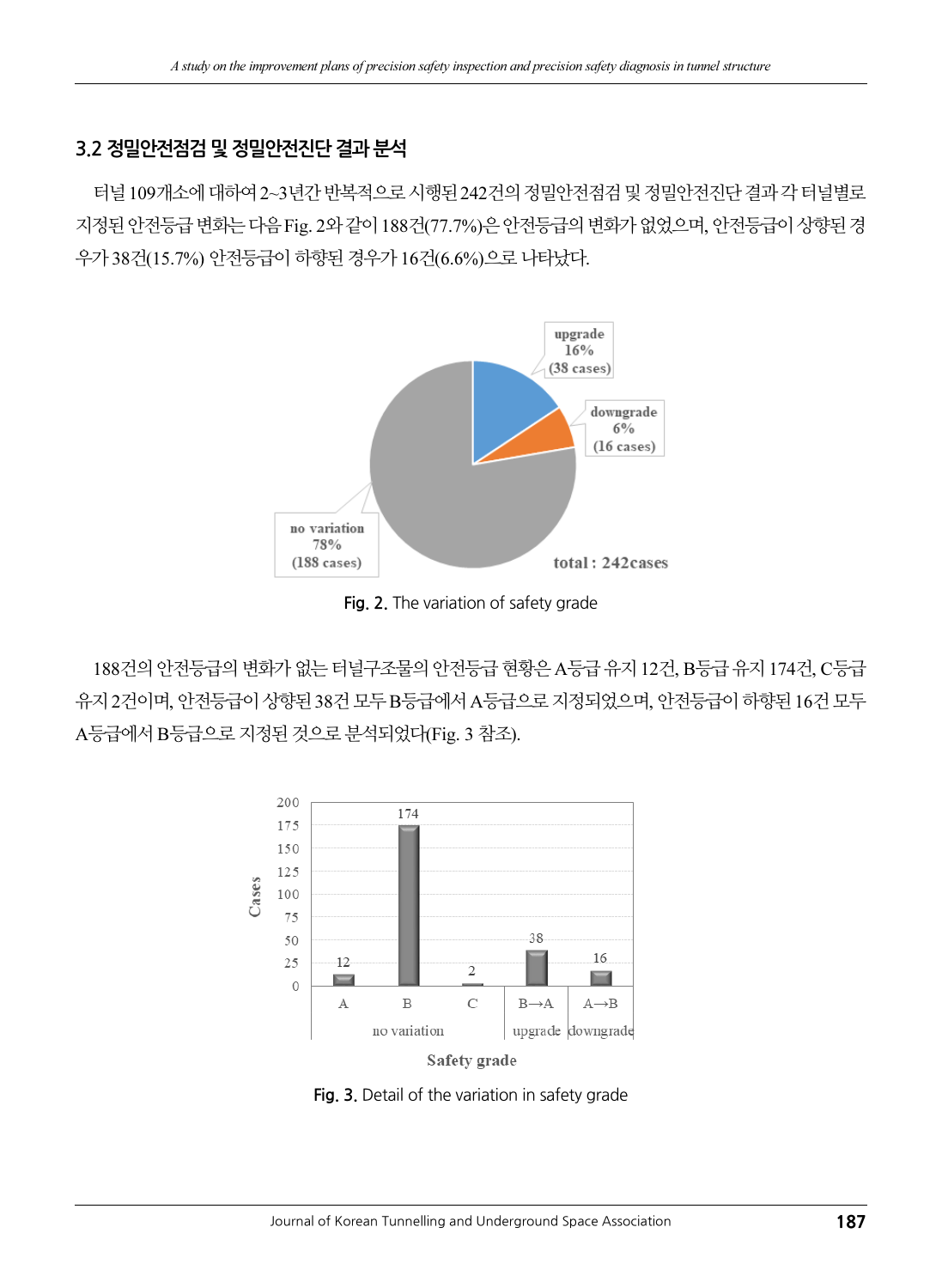#### 3.3 보수/보강과 안전등급 상관관계

2년 연속 정밀안전점검 및 정밀안전진단 시행으로 안전등급이 B등급에서 A등급으로 상향 지정된 터널구조물 은 보수/보강 효과에 기인한 것으로 예상되며, A등급에서 B등급으로 하향 지정된 터널구조물은 공용년수 증가 및 외부적인 요인 등에 기인한 것으로 예상된다.

그러나 안전등급이 상향된 38건 가운데 ○○터널(상)(하)는 2019년 9월 시행한 정밀안전점검에서는 상행선, 하행선 모두 안전등급 B등급이 지정되었으며, 2020년 1월 보수/보강 후 8월에 시행한 정밀안전진단에서는 ○○ 터널(상)은 A등급 ○○터널(하)는 B등급이 지정되었다.

○○터널(상)(하)에 대하여 2019년 9월 시행한 정밀안전점검에서 확인된 콘크리트 라이닝의 손상유형 및 손상 물량은 Table 2와 같다.

|                       | Damage category | Damage scale          | Repair method    |
|-----------------------|-----------------|-----------------------|------------------|
| tunnel<br>(up line)   | Pattern crack   | 56.63 $m2$            | Retrofit         |
|                       | Crack           | 31 <sub>m</sub>       | Injection        |
|                       | Exfoliation     | $6.59 \text{ m}^2$    | Section retrofit |
|                       | Efflorescence   | $15.01 \text{ m}^2$   | Section retrofit |
|                       | Exposed rebar   | $0.24 \text{ m}^2$    | Section retrofit |
| tunnel<br>(down line) | Pattern crack   | 199.85 m <sup>2</sup> | Retrofit         |
|                       | Crack           | $87.6 \text{ m}$      | Injection        |
|                       | Exfoliation     | $2.62 \text{ m}^2$    | Section retrofit |
|                       | Exposed rebar   | $11.31 \text{ m}^2$   | Section retrofit |

Table 2. Damage category and scale by precision safety inspection in 2019

Table 2에서 보이는 바와 같이 ○○터널(상)의 망상균열 등과 같은 표면처리(retrofit) 대상 결함은 56.63 m<sup>2</sup>, 주입공법(injection)에 의한 균열보수 31 m, 박리박락 등과 같은 단면보수(section retrofit) 대상 결함은 21.84 m<sup>2</sup> 이며, ○○터널(하)의 표면처리 대상 결함은 199.85 m<sup>2</sup>, 주입공법에 의한 균열보수 87.6 m, 단면보수 대상 결함은 13.93 m<sup>2</sup>인 것으로 조사되었다.

○○터널(상)(하)의 정밀안전점검 시 확인된 보수/보강 규모와 정밀안전점검 결과를 근거로 시행된 보수/보강 규모는 Table 3과 같다.

정밀안전점검 시 육안점검의 제한사항 등으로 산정된 보수/보강 물량이 정확하지 않을 수 있으며, 실제 보수/ 보강 시 추가되는 물량 등을 고려하면 확인된 ○○터널(상)(하)의 결함에 대하여 대부분 보수/보강을 실시한 것으 로 예상된다. 따라서 콘크리트 라이닝의 보수/보강을 시행하더라도 안전등급이 개선되지 않을 수 있는 것으로 판 단된다.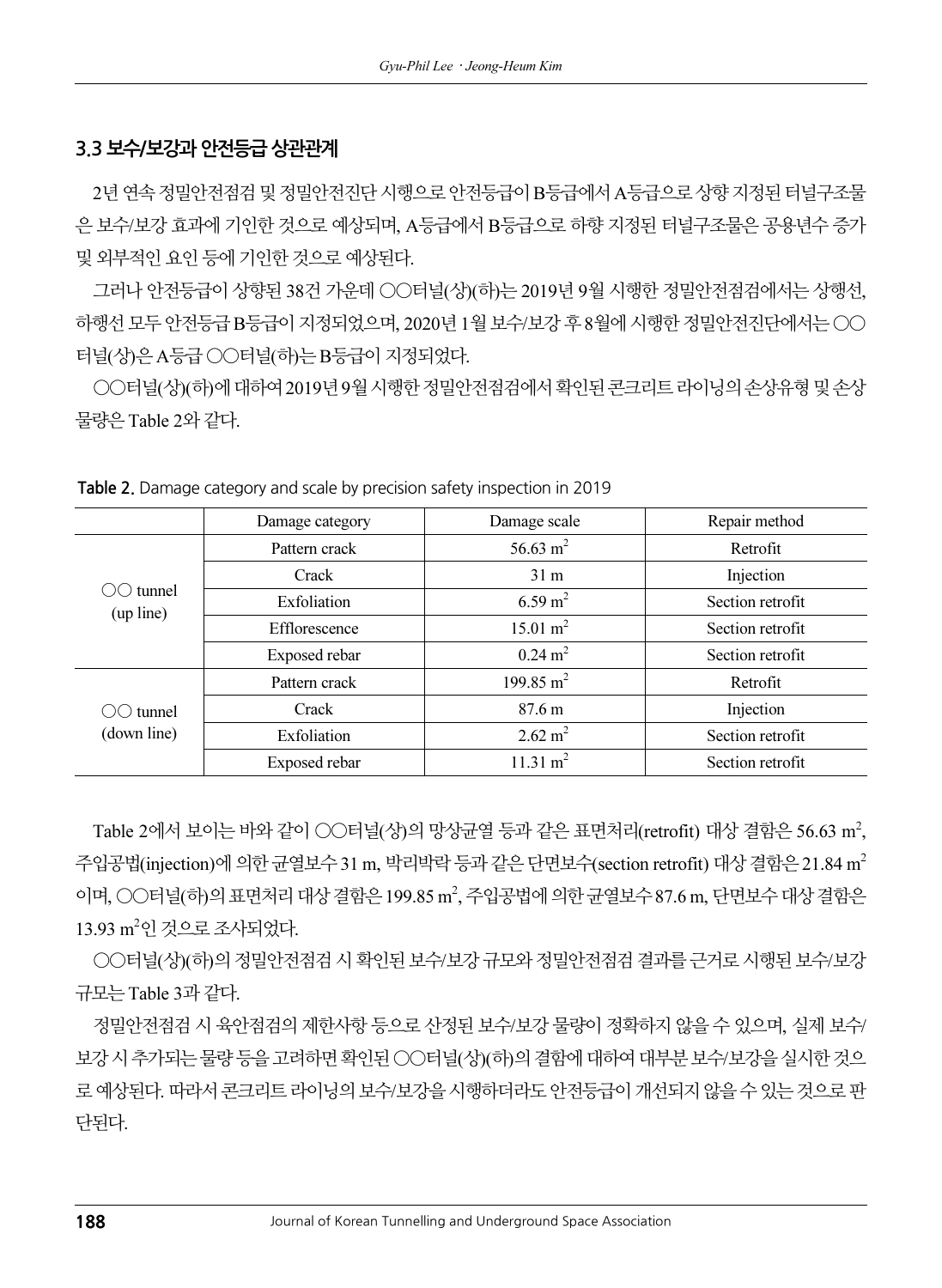|                                  | Retrofit                       |                    | Injection                      |                    | Section retrofit               |                    |
|----------------------------------|--------------------------------|--------------------|--------------------------------|--------------------|--------------------------------|--------------------|
|                                  | Precision safety<br>inspection | Repaired<br>defect | Precision safety<br>inspection | Repaired<br>defect | Precision safety<br>inspection | Repaired<br>defect |
| $\bigcirc$ tunnel<br>(up line)   | 56.63 m <sup>2</sup>           | $68 \text{ m}^2$   | 31 <sub>m</sub>                | 33 <sub>m</sub>    | $21.48 \text{ m}^2$            | $12 \text{ m}^2$   |
| $\bigcirc$ tunnel<br>(down line) | 199.85 m <sup>2</sup>          | $200 \text{ m}^2$  | 87.6 m                         | 76 m               | $13.93 \text{ m}^2$            | $17 \text{ m}^2$   |

Table 3. Comparison between precision safety inspection and repaired defect

#### 3.4 안전등급과 시설물의 상태

「시설물의 안전 및 유지관리 실시 세부지침」에서는 정밀안전점검 및 정밀안전진단을 통하여 지정되는 안전등 급별 시설물의 상태에 대하여 다음과 같이 정의하고 있다.

- (1) 안전등급 A (우수) : 문제점이 없는 최상의 상태
- (2) 안전등급 B (양호) : 보조부재에 경미한 결함이 발생하였으나 기능 발휘에는 지장이 없으며 내구성 증진을 위 하여 일부의 보수가 필요한 상태
- (3) 안전등급 C (보통) : 주요부재에 경미한 결함 또는 보조부재에 광범위한 결함이 발생하였으나 전체적인 시설 물의 안전에는 지장이 없으며, 주요부재에 내구성, 기능성 저하 방지를 위한 보수가 필요하거나 보조부재에 간단한 보강이 필요한 상태
- (4) 안전등급 D (미흡) : 주요부재에 결함이 발생하여 긴급한 보수 ‧ 보강이 필요하며 사용제한 여부를 결정하여야 하는 상태
- (5) 안전등급 E (불량) : 주요부재에 발생한 심각한 결함으로 인하여 시설물의 안전에 위험이 있어 즉각 사용을 금 지하고 보강 또는 개축을 하여야 하는 상태

터널설계기준에서 "터널지보재는 강지보재, 숏크리트, 록볼트 등으로 구성되어 있는 주지보재와 굴착의 용이 성 및 안정성 증진을 목적으로 주지보재에 추가하여 시공하는 강봉, 굴진면 숏크리트, 굴진면 록볼트, 주입재, 강 관 등의 보조지보재로 구분하여 설계하여야 한다."라고 규정하고 있다.

「시설물의 안전 및 유지관리 실시 세부지침」에서 안전등급별 시설물의 상태에 대한 정의는 시설물의 주요부 재 및 보조부재의 상태와 관련한 정의이나, 터널구조물의 주요부재 및 보조부재에 해당하는 주지보재와 보조지 보재는 정밀안전점검 및 정밀안전진단 시 확인이 불가능하다. 따라서 주지보재 및 보조지보재 기능저하 등에 의 해 유발될 수 있는 콘크리트 라이닝의 변상에 대한 외관조사에 의존한 터널구조물의 정밀안전점검 및 정밀안전 진단이 시행되고 있다.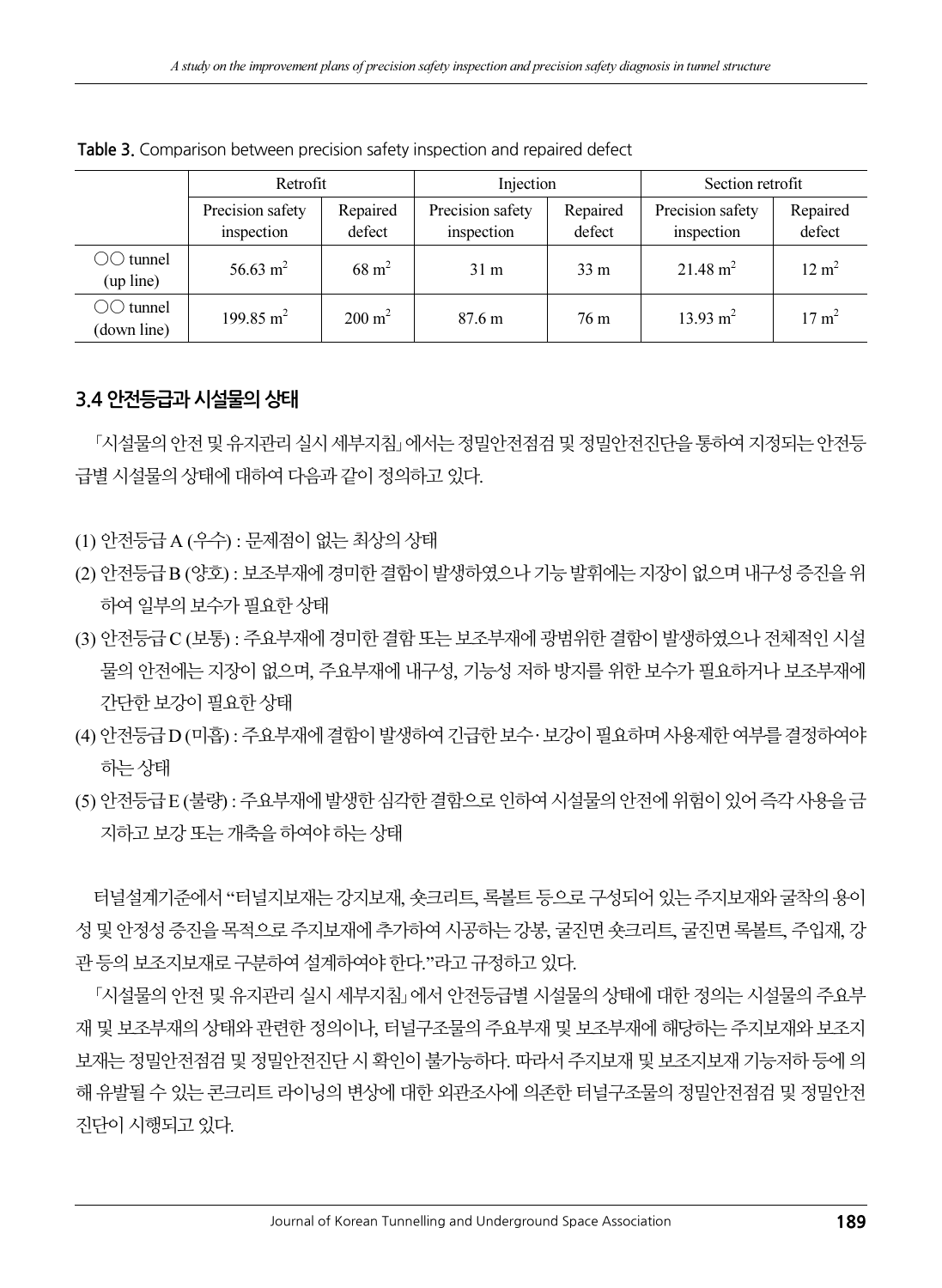#### 4. 점검/진단 개선 필요성

터널구조물은 지정된 안전등급에 따라 정밀안전점검 및 정밀안전진단을 정기적으로 시행하여야한다.

제1종 시설물로 구분된 터널 중 안전등급 A로 지정된 터널은 3년에 1회 이상 정밀안전점검과 6년에 1회 이상 정밀안전진단을 실시하여야 하며, 안전등급 B, C로 지정된 터널은 2년에 1회 이상 정밀안전점검과 5년에 1회 이 상 정밀안전진단을 실시하여야 한다.

이는 2008년 9월 「시설물의 안전 및 유지관리에 관한 특별법」 시행령 개정에 의한 변경 후 현재까지 적용되 고 있으며, 상기 규정에 의해 동일 터널에 대하여 2~3년간 연속으로 정밀안전점검 및 정밀안전진단이 시행될 수 있다.

상기 관련 법령에 따라 반복 시행된 정밀안전점검 및 정밀안전진단 242건 중 약 78% 터널별로 지정된 안전등 급 변동이 없었으며, 안전등급 하향 지정은 6.6%에 불과한 것으로 확인되었다.

1980년 이전에 준공되어 현재 공용 중인 국도 및 고속도로 터널은 총 9개소이며, 2019~2020년 9개소 터널을 대상으로 실시한 정밀안전점검 및 정밀안전진단 결과 A 또는 B 안전등급이 지정된 것으로 확인되었다. 따라서 터널구조물은 지속적인 유지관리가 시행된다면 외부환경 변화 등이 없는 경우 지보재에 갑작스런 기능상 문제 발생 및 이로 인한 콘크리트 라이닝의 변상이 발생하지 않을 것으로 판단된다(Table 4 참조).

|                 | Year of completion | Safety grade | Year of inspection |
|-----------------|--------------------|--------------|--------------------|
| A tunnel        | 1969               | A            | 2019               |
| <b>B</b> tunnel | 1969               | B            | 2019               |
| C tunnel        | 1971               | B            | 2020               |
| D tunnel        | 1973               | B            | 2019               |
| E tunnel        | 1974               | B            | 2020               |
| F tunnel        | 1975               | А            | 2019               |
| G tunnel        | 1975               | B            | 2020               |
| H tunnel        | 1977               | А            | 2020               |
| I tunnel        | 1977               | B            | 2019               |

Table 4. Safety grade of tunnels in use for a long time

콘크리트 라이닝의 평가항목은 균열, 누수, 파손 및 손상, 재질열화(박리, 층분리 및 박락, 백태, 재료분리, 철근 노출, 염화물) 등이며, 이 가운데 균열과 누수는 정기안전점검, 정밀안전점검 및 정밀안전진단 시 공통 평가항목 이다.

누수는 강수현상 등 계절적 영향으로 점검 및 진단 시기에 따라 달라질 수 있으므로, 균열의 진행성 여부를 정 기적으로 확인하는 것이 가장 효과적인 유지관리 방안으로 판단된다.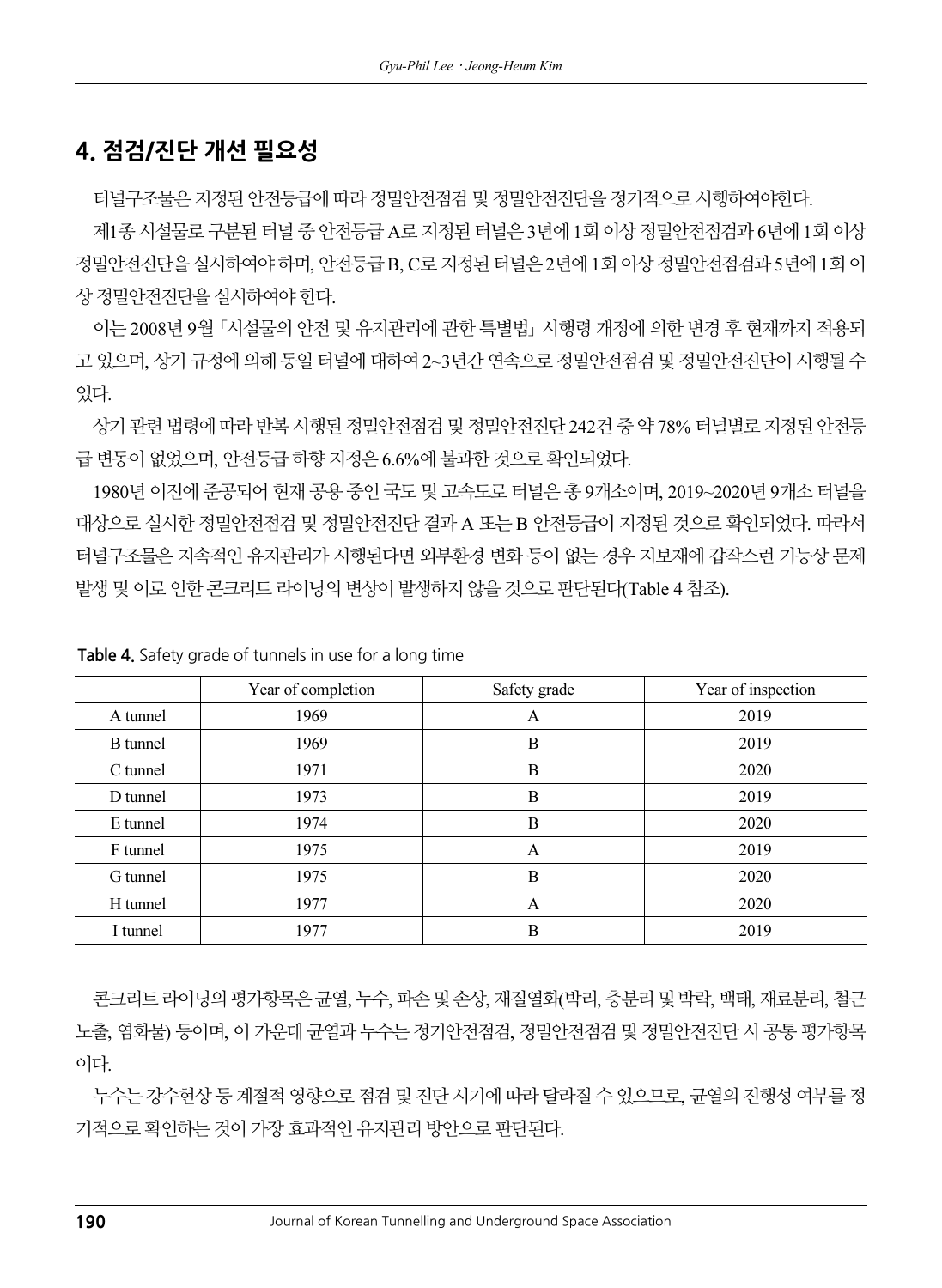콘크리트 라이닝에 발생하는 균열은 터널구조물 인접구역 지반굴착 등과 같은 외부환경 변화, 지진, 기상이변 등과 같은 자연재해에 의한 피해가 발생하지 않는 경우 단기간에 급격하게 진행되지 않을 것으로 판단된다. 따라 서 정밀안전점검과 정밀안전진단을 2~3년 동안 연속시행은 점검/진단 결과를 반영한 보수/보강 시행 등과 같은 합리적인 유지관리의 저해요소로 작용할 수 있다.

최근 콘크리트 라이닝 균열에 대한 영상정보 획득 및 분석기술이 개발 중에 있거나 일부 기술이 개발되어 현장 에 활용되고 있으며(Lee et al., 2020), 이러한 기술을 활용 콘크리트 라이닝에 발생하는 균열의 진행성 여부 관리 방안 도입 및 2008년 관련 법령개정에 의해 규정된 정기안전점검, 정밀안전점검 및 정밀안전진단 시행주기 및 수 준은 균열의 진행성 여부 확인이 가능한 높은 수준의 정기적인 점검 및 일상적인 보수를 시행하고, 정밀안전점검 과 정밀안전진단은 탄력적으로 시행 등과 같은 유지관리 방안 개선에 대한 검토가 요구된다.

## 5. 결 론

본 연구에서는 정밀안전점검 및 정밀안전진단 결과를 반영한 합리적인 터널구조물의 보수/보강을 위한 정밀 안전점검 및 정밀안전진단 시행주기 개선방안에 대하여 고찰하였다. 이를 위하여 2,009개소 터널에 대해 2010년 부터 2021년까지 수행한 5,540건의 정밀안전점검, 정밀안전진단 시행결과를 조사/분석하였으며 관련 내용을 정 리하면 다음과 같다.

- 1. 터널구조물의 주지보재와 보조지보재는 정밀안전점검 및 정밀안전진단 시 확인이 불가능하므로, 주지보재 및 보조지보재 기능저하 등에 의해 유발될 수 있는 콘크리트 라이닝의 변상에 대한 외관조사에 의존한 터널구 조물의 정밀안전점검 및 정밀안전진단이 시행 중에 있다.
- 2. 2~3년간 연속적으로 시행한 정밀안전점검 및 정밀안전진단 242건 가운데 안전등급 변화가 없는 경우 188건 (77.7%), B등급에서 A등급으로 상향된 경우 38건(15.7%), A등급에서 B등급으로 하향된 경우 16건(6.6%)로 급격한 안전등급의 변화는 없는 것으로 나타났다.
- 3. 정밀안전점검을 통하여 확인된 결함에 대한 보수/보강 후 시행된 정밀안전진단에서도 안전등급의 변화가 발 생하지 않는 사례가 확인되었다. 따라서 콘크리트 라이닝의 보수/보강을 시행하더라도 안전등급이 개선되지 않을 수 있는 것으로 판단된다.
- 4. 1969~1977년에 준공된 터널 9개소 대한 정밀안전점검 및 정밀안전진단 결과 A 또는 B 안전등급이 지정된 것 으로 확인되었다. 따라서 굴착 및 지보재 설치 후 안정화 상태의 터널구조물은 외부환경 등이 없는 경우 지보 재에 갑작스런 기능상 문제 발생 및 이로 인한 콘크리트 라이닝의 변상이 발생하지 않을 것으로 판단된다.
- 5. 영상정보를 활용한 점검/진단 등과 같은 신기술이 개발되어 일부 현장에 적용되고 있으나, 정기점검, 정밀안 전점검 및 정밀안전진단의 시행주기, 방법 등은 2008년 9월 시설물의 안전 및 유지관리에 관한 특별법 시행령 개정에 의한 변경 후 현재까지 적용되고 있다.